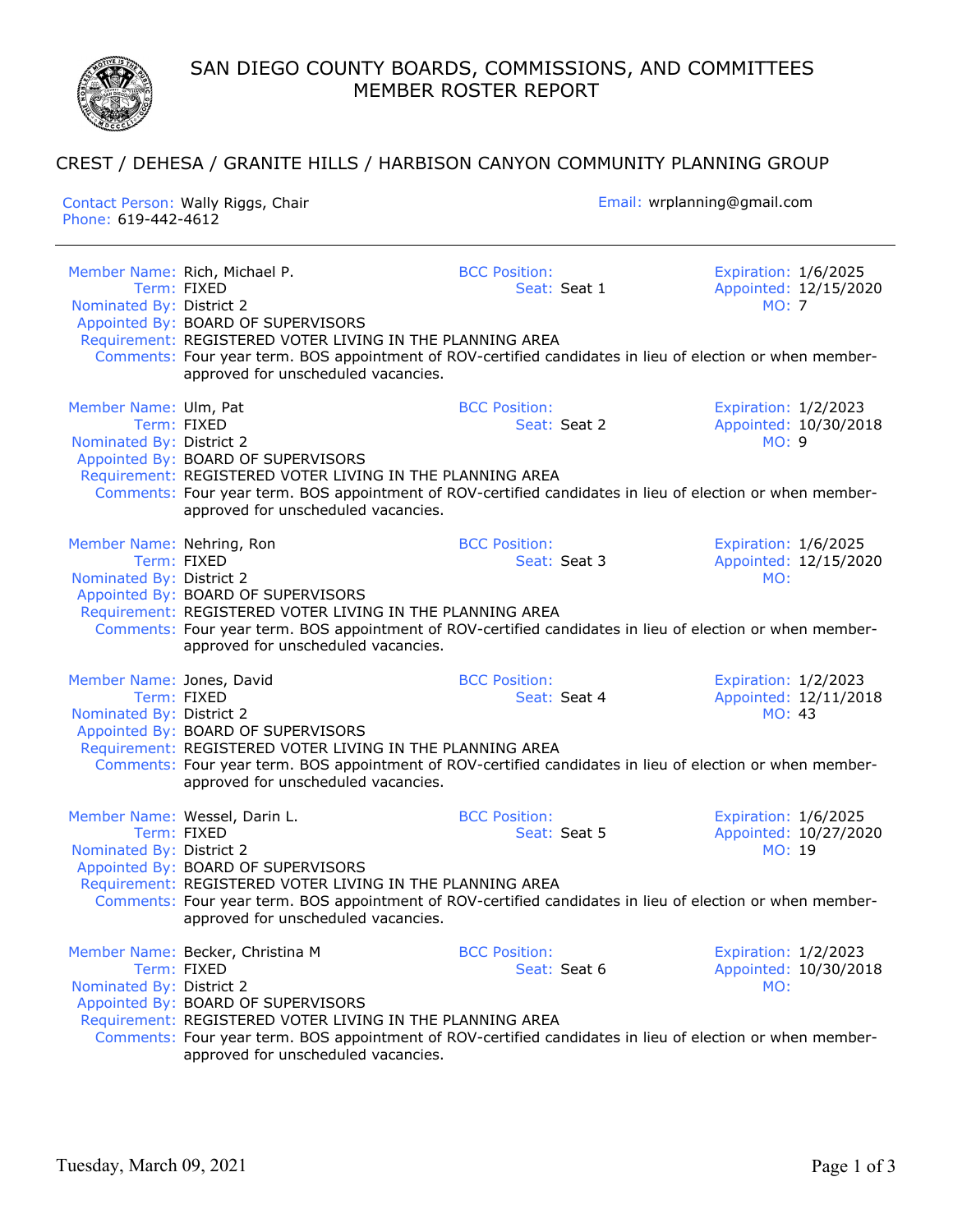SAN DIEGO COUNTY BOARDS, COMMISSIONS, AND COMMITTEES MEMBER ROSTER REPORT



| Nominated By: District 2                               | Member Name: Riggs, Waldon G.<br>Term: FIXED                                                                                                                                                                                                                                                               | <b>BCC Position:</b><br>Seat: Seat 7           | Expiration: 1/6/2025<br>Appointed: 10/27/2020<br>MO: 19      |
|--------------------------------------------------------|------------------------------------------------------------------------------------------------------------------------------------------------------------------------------------------------------------------------------------------------------------------------------------------------------------|------------------------------------------------|--------------------------------------------------------------|
|                                                        | Appointed By: BOARD OF SUPERVISORS<br>Requirement: REGISTERED VOTER LIVING IN THE PLANNING AREA<br>Comments: Four year term. BOS appointment of ROV-certified candidates in lieu of election or when member-<br>approved for unscheduled vacancies.                                                        |                                                |                                                              |
| Nominated By: District 2                               | Member Name: Bretz, William L.<br>Term: FIXED<br>Appointed By: BOARD OF SUPERVISORS<br>Requirement: REGISTERED VOTER LIVING IN THE PLANNING AREA<br>Comments: Four year term. BOS appointment of ROV-certified candidates in lieu of election or when member-<br>approved for unscheduled vacancies.       | <b>BCC Position: Secretary</b><br>Seat: Seat 8 | Expiration: 1/2/2023<br>Appointed: 10/30/2018<br>MO: 9       |
| Nominated By: District 2                               | Member Name: Manning, Mary Louise<br>Term: FIXED<br>Appointed By: BOARD OF SUPERVISORS<br>Requirement: REGISTERED VOTER LIVING IN THE PLANNING AREA<br>Comments: Four year term. BOS appointment of ROV-certified candidates in lieu of election or when member-<br>approved for unscheduled vacancies.    | <b>BCC Position:</b><br>Seat: Seat 9           | Expiration: 1/6/2025<br>Appointed: 10/27/2020<br>MO: 19      |
| Nominated By: District 2                               | Member Name: Lutz Partain, Robert M.<br>Term: FIXED<br>Appointed By: BOARD OF SUPERVISORS<br>Requirement: REGISTERED VOTER LIVING IN THE PLANNING AREA<br>Comments: Four year term. BOS appointment of ROV-certified candidates in lieu of election or when member-<br>approved for unscheduled vacancies. | <b>BCC Position:</b><br>Seat: Seat 10          | Expiration: 1/2/2023<br>Appointed: 3/2/2021<br><b>MO: 25</b> |
| Member Name: Scholl, Eutha<br>Nominated By: District 2 | Term: FIXED<br>Appointed By: BOARD OF SUPERVISORS<br>Requirement: REGISTERED VOTER LIVING IN THE PLANNING AREA<br>Comments: Four year term. BOS appointment of ROV-certified candidates in lieu of election or when member-<br>approved for unscheduled vacancies.                                         | <b>BCC Position:</b><br>Seat: Seat 11          | Expiration: 1/6/2025<br>Appointed: 10/27/2020<br>MO: 19      |
| Nominated By: District 2                               | Member Name: Page, Daniel R.<br>Term: FIXED<br>Appointed By: BOARD OF SUPERVISORS<br>Requirement: REGISTERED VOTER LIVING IN THE PLANNING AREA<br>Comments: Four year term. BOS appointment of ROV-certified candidates in lieu of election or when member-<br>approved for unscheduled vacancies.         | <b>BCC Position:</b><br>Seat: Seat 12          | Expiration: 1/2/2023<br>Appointed: 3/2/2021<br>MO: 25        |
| <b>Member Name: VACANT</b><br>Nominated By: District 2 | Term: FIXED<br>Appointed By: BOARD OF SUPERVISORS<br>Requirement: REGISTERED VOTER LIVING IN THE PLANNING AREA<br>Comments: Four year term. BOS appointment of ROV-certified candidates in lieu of election or when member-<br>approved for unscheduled vacancies.                                         | <b>BCC Position:</b><br>Seat: Seat 13          | <b>Expiration:</b><br>Appointed:<br>MO:                      |